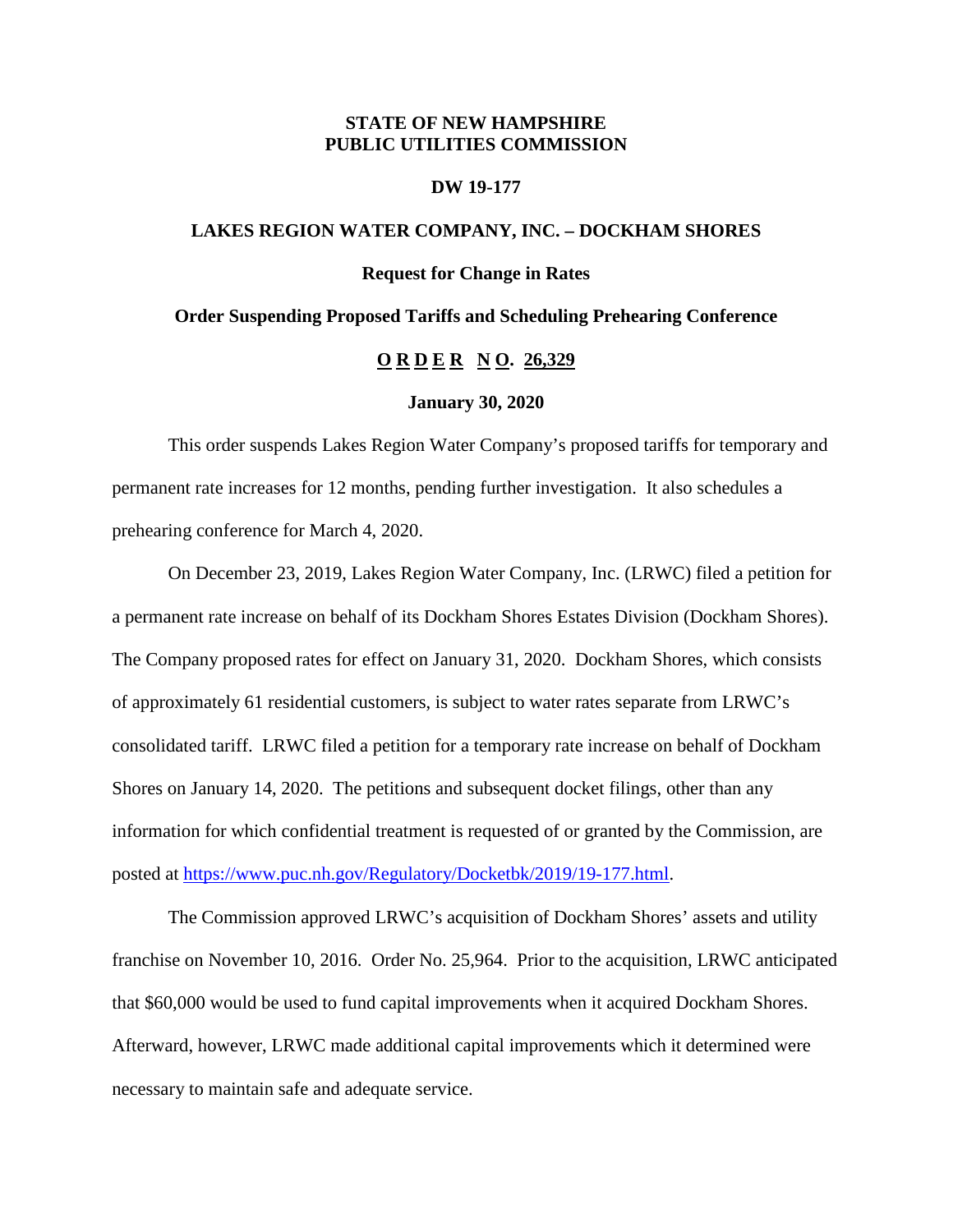In Order No. 26,272 (July 11, 2019), the Commission approved a \$6,620 step adjustment in rates based on structural improvements that LRWC made to Dockham Shores' water system. In Order No. 26,272, the Commission noted that LRWC was not precluded from seeking additional recovery in a future rate case. *Id.* at 4. LRWC now seeks the requested increases to recover the costs of its additional structural improvements to Dockham Shores' plant. LRWC also states that, apart from the recently approved step increase, Dockham Shores has not had a permanent rate increase since July 1, 2013. LRWC asserts that its existing rates are inadequate, given the cost to own and operate the Dockham Shores water system.

LRWC's current tariff for general service customers for Dockham Shores includes a \$48.46 quarterly minimum charge per place of consumption, or an annual minimum charge of \$193.84. The current tariff also provides for a metered rate of \$1.232 per 100 gallons of water.

LRWC seeks a temporary increase in Dockham Shores' annual revenues of \$35,019 effective with services rendered on or after January 31, 2020. If approved, the tariffed quarterly minimum charge per place of consumption, would increase to \$88.89, or to \$355.56 annually. The metered rate per hundred gallons would increase from \$1.232 to \$2.250. The average customer's bill would increase from approximately \$705.57 to \$1,279.66 annually, or an additional \$574.08 per year.

LRWC seeks a permanent increase in Dockham Shores' annual revenues of \$45,248 effective with services rendered on or after January 31, 2020. If approved, the tariffed quarterly minimum charge per place of consumption, would increase to \$99.41 or \$397.64 annually. The metered rate per hundred gallons would increase to \$2.550. Under LRWC's proposal, the average customer's bill would increase from \$705.57 to \$1,447.34 annually, or an additional \$741.77 per year.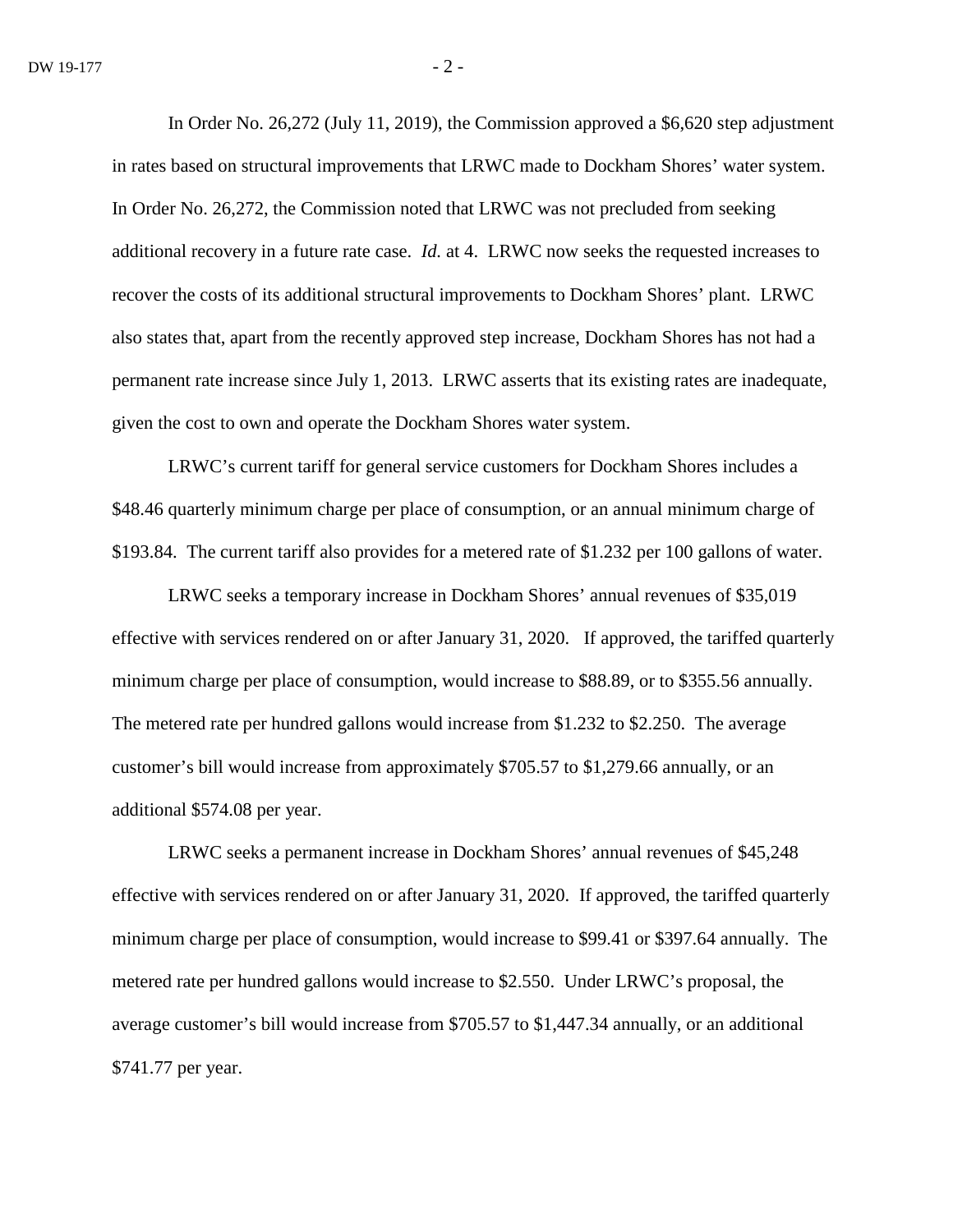The filing raises, inter alia, issues related to whether the proposed temporary and permanen<sup>t</sup> rates are just, reasonable, and lawful, as required by RSA 374:2, RSA 378:5, and RSA 378:7; whether the proposed increases will yield a just and reasonable rate of return on capital investment in plant and equipment, less accrued depreciation; and whether those investments were prudent and are used and useful in LRWC's provision of service to Dockham Shores customers, as required by RSA 378:27 and RSA 378:28.

LWRC's proposed tariff revisions warrant further investigation. Accordingly, we suspend the proposed tariff pages for 12 months pending our investigation pursuant to RSA 378:6, 1(a). Each party has the right to have an attorney represen<sup>t</sup> the party at the party's own expense.

## Based upon the foregoing, it is hereby

ORDERED, that the proposed tariff pages are suspended pursuant to RSA 378:6, I(a), pending investigation and further order of the Commission; and it is

FURTHER ORDERED, that <sup>a</sup> prehearing conference, pursuan<sup>t</sup> to N.H. Admin. R., Puc 203.15, be held before the Commission located at 21 S. Fruit St., Suite 10, Concord, New Hampshire, on March 4, 2020, at 1:30 pm, at which each party will provide a preliminary statement of its position with regar<sup>d</sup> to the petition and any of the issues set forth in Puc 203.15; and it is

FURTHER ORDERED, that immediately following the prehearing conference, Lakes Region Water Company, the Staff of the Commission, the Office of the Consumer Advocate, and any intervenors hold <sup>a</sup> technical session to review the petition; and it is

FURTHER ORDERED, that pursuan<sup>t</sup> to N.H. Admin. R., Puc 203.12, Lakes Region Water Company shall notify all persons desiring to be heard at this hearing by mailing <sup>a</sup> copy of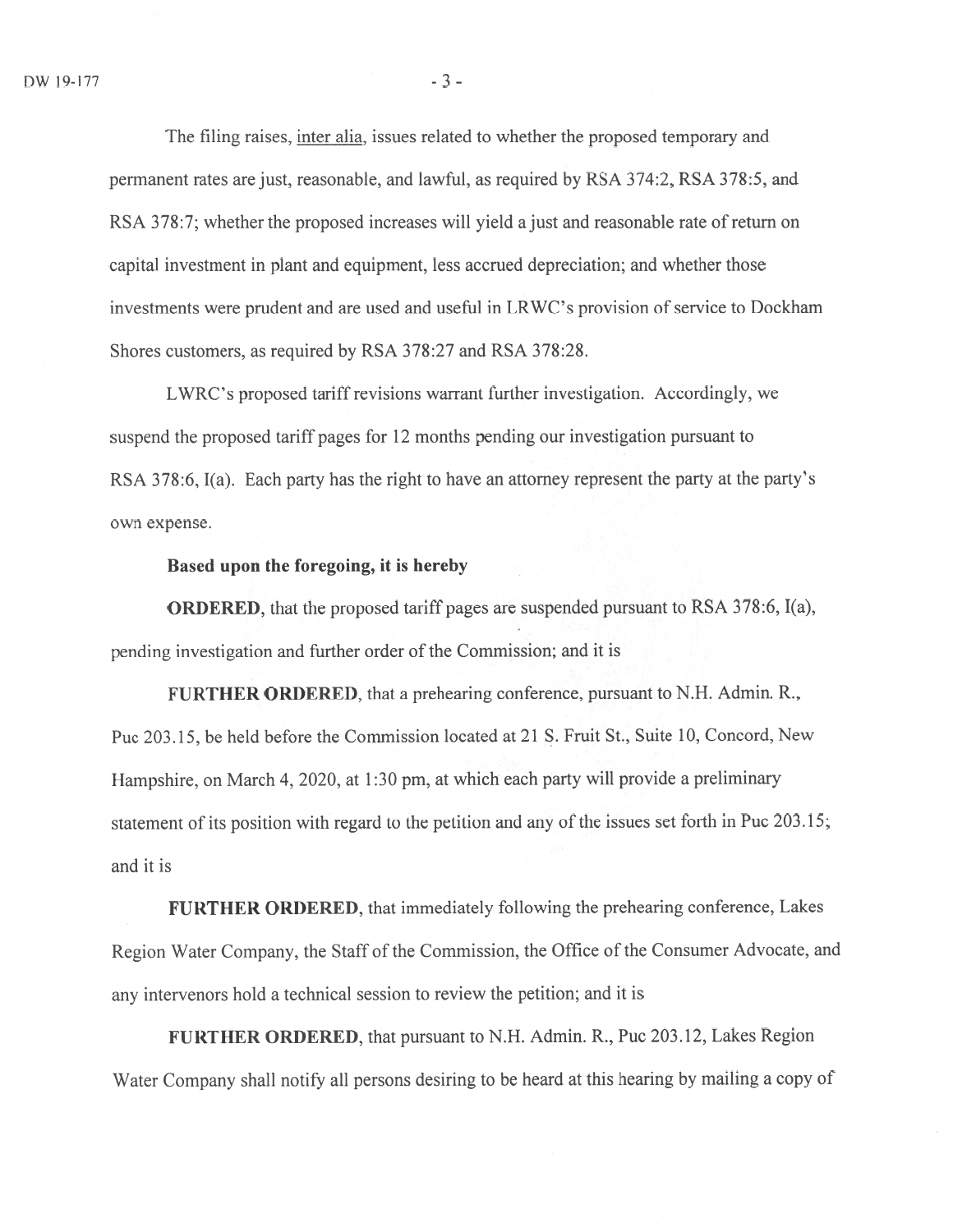this order of notice to each of Dockham Shores' current and known prospective customers no later than February 15, 2020. Lakes Region Water Company shall also publish a copy of this order no later than February 15, 2020, in a newspaper with general circulation in those portions of the state in which operations are conducted, publication to be documented by affidavit filed with the Commission on or before February 28, 2020; and it is

**FURTHER ORDERED,** that consistent with N.H. Admin. R., Puc 203.17 and

Puc 203.02, any party seeking to intervene in the proceeding shall submit to the Commission seven copies of a petition to intervene with copies sent to Lakes Region Water Company and the Office of the Consumer Advocate on or before February 28, 2020, such petition stating the facts demonstrating how its rights, duties, privileges, immunities, or other substantial interests may be affected by the proceeding, consistent with N.H. Admin. R., Puc 203.17; and it is

**FURTHER ORDERED,** that any party objecting to a petition to intervene make said objection on or before March 4, 2020.

By order of the Public Utilities Commission of New Hampshire this thirtieth day of January, 2020.

Dianne Martin

Chairwoman

Warten Kathup M Bailey<br>Nartin Kathryn M. Bailey Marchael S. Giaim

Attested by:

 $1$  decided

Debra A. Howland Executive Director